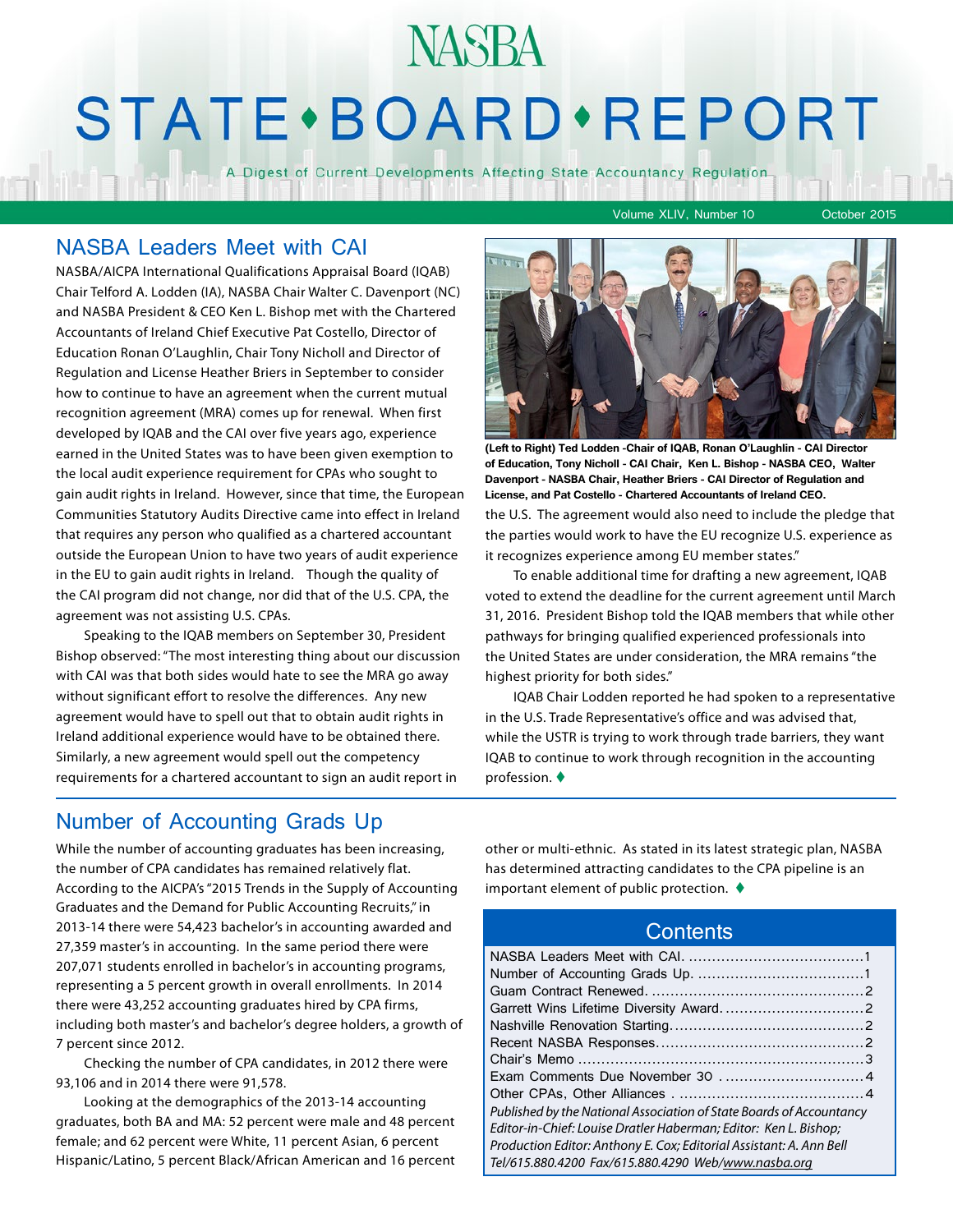## <span id="page-1-0"></span>Guam Contract Renewed

NASBA has renewed its contract with the Guam Computer Testing Center for a period of five years, ending December 21, 2020 with an option to renew for three years, carrying the agreement out until 2023. The Guam center is one of the large testing facilities for the Uniform CPA Examination and also provides space for testing other high-stakes examination candidates. Thanks to the Center's geographic location and well-trained staff, NASBA also operates a call center at the site that is able to provide CPA candidates with information for 16 hours per day Monday-Thursday and eight hours on Friday.

NASBA President and CEO Ken Bishop visited the Guam Center for the contract signing with Guam Board of Accountancy Chair John R. Onedera. "It is a well-run operation that has consistently received praise from, not only candidates and local elected officials, but also from Prometric. Our congratulations go to Guam Senior Operations Manager Jose Manzon and his team for their continuing excellent

service to our candidates." President Bishop also thanked Guam Board Executive Director David Sanford for his continuing efforts to encourage the growth of the Center.  $\blacklozenge$ 



**(Left to Right) NASBA President and CEO Ken Bishop signs the contract with Guam Board of Accountancy Chair John Onedera.**

# Garrett Wins Lifetime Diversity Award<br>
Recent NASBA Responses



Nathan T. Garrett, NASBA Chair 1992-93, was presented the 2015 Lifetime Achievement in Diversity Award by the *Triangle Business Journal.* Mr. Garrett opened the first African-American CPA practice in North Carolina. He told the September 10, 2015 **Nathan Garrett** presentation ceremony: "In the mid-1970s, when many

were still strongly resisting civil rights for non-whites and women, we built a diverse firm of partners and staff. Of five partners, two were women and three were men. We were a model for diversity back in the 1970s."

Mr. Garrett began his CPA career in Michigan, where he was the fifth African-American CPA licensed in the state. He practiced in North Carolina from 1964 until 2004. Mr. Garrett was NASBA's first African-American chair and was awarded NASBA's William H. Van Rensselaer Award in 2001. NASBA President and CEO Ken Bishop expressed his happiness that "a great leader in the profession like Nathan Garrett continues to receive recognition for his contributions." $\blacklozenge$ 

Summer time has been a time for NASBA's committees and leadership to be busy with responding to exposure drafts and white papers from professional organizations and regulators. Below are the responses which can be found on www.nasba.org: June 10, 2015 – AICPA Practice Monitoring of the Future July 20, 2015 – FASB – Presentation of Financial Statements of Not-for-Profit Entities July 28, 2015 – PCAOB Staff Consultation Paper: The Auditor's Use of the Work of Specialists August 19, 2015 – IESBA – Responding to Non-Compliance with Laws and Regulations August 25, 2015 – PCAOB – Request for Comment: Rules to Require Disclosure of Certain Audit Participants on a New PCAOB Form September 3, 2015 - SEC- Possible Revisions to Audit Committee **Disclosures** September 25, 2015 – PCAOB Concept Release on Audit Quality Indicators.  $\blacklozenge$ 

## Nashville Renovation Starting

The major renovation of NASBA's Nashville headquarters is set to begin in mid-October. Work will first start on the sixth floor and, once that is completed in early 2016, staff who currently work on the seventh floor will be relocating to the newly renovated sixth floor. A staircase will be constructed within the offices to connect the floors and encourage collaboration among NASBA divisions.

Renovation of the eighth floor will also be undertaken, so that by March 2016 the 13th floor will be vacated and the new offices completed.

Michael Bryant, NASBA Senior Vice President and Chief Financial Officer, who has led the renovation planning effort, explained: "All three floors will have areas to openly collaborate as well as more

private enclaves for working in small groups or for quiet workspace. There will be more appropriately-sized conference space, accessible technology, and growth capability." The design includes more natural light being available to all employees as well as an employee dining area. Mr. Bryant observed: "We are moving into a new world and the old world concept of offices dividing up our place of work has to stay in the past – where it belongs."

Facilities Manager Mary Lane has been orchestrating the process to ensure minimal disruption of the staff's work during the necessary tear-downs and build-ups. President & CEO Ken Bishop reports staff members are very positive about the project and are looking forward to the new office space.  $\blacklozenge$ 

ent hatt hade kard for de hatt mel er kard for de hatt halde kard for de hatt helt ha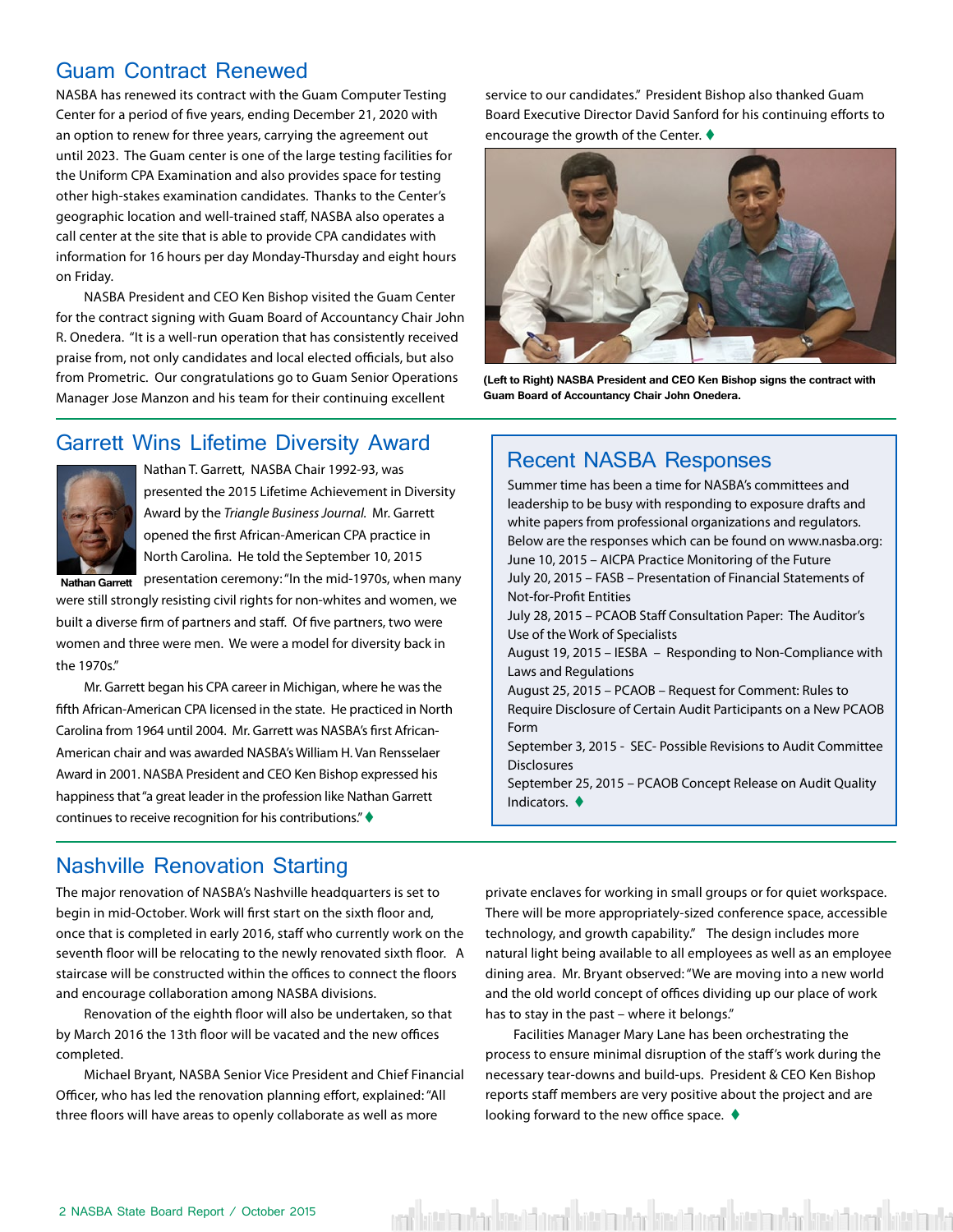# CHAIR'S MEMO

# **How We Are Embracing the Future**

During my 2014 inaugural address in Washington, D.C., I asked everyone to recall the television characters on "The Jetsons" and "Get Smart". Although fictional, they were way ahead of their time, as they embraced new technologies without question. In D.C., I asked the Boards of Accountancy to "embrace the future without seeing it." Your accomplishments this past year are a true testament that you have. You have focused on the three E's I set before you when I began my term in office: "Enforcing Our Rules," "Educating for Optimization" and "Engaging Talent."

### **Enforcing Board Rules**

The diligent work of the Accountancy Licensee Database (ALD) Committee, chaired by Laurie J. Tish (WA) and assisted by staff, has brought the current ALD/CPAVerify system to participation by 50 states, capturing licensing information of more than 98 percent of all licensees. In addition, federal regulatory agencies have shown great interest in adding their disciplinary outcomes to the ALD. The Enforcement Resources Committee, chaired by Harry O. Parsons

(NV), finalized the "Enforcement Resource Guide" to assist Boards of Accountancy reach a common standard for enforcement, as required for mobility under "No notice; No fee; No escape." And the Compliance Assurance Committee, chaired by Janice L. Gray (OK), held the largest Peer Review Oversight Committee Summit in its history in August.

Boards of Accountancy and NASBA have been working closely with the AICPA and the Department of Labor to significantly decrease the number of failed audits. Eleven specific recommendations were laid out in the DOL's report on deficiencies in the employee benefit plan audits they surveyed. One recommendation in particular was to work with NASBA and the AICPA to improve the investigation and sanctioning process for those CPAs who perform significantly deficient audit work. And we are doing that.

#### **Educating for Optimization**

The Education Committee, chaired by Robert J. Cochran (VA), embraced the future by studying how national education accreditation bodies are evaluating nano learning, blended learning and credit for life experiences. The CPE Committee, chaired by Maria E. Caldwell (FL), worked closely with providers of CPE to understand and develop new CPE standards that would let CPAs benefit from the latest in learning techniques. The revised CPE standards were released for comment and responses from the State Boards and other stakeholders are now being studied.

We have also offered the State Boards' views to standard-setters, regulators and others, who set ethical, educational and technical guidance for the CPA profession, through our Regulatory Response Committee, under the chairmanship of Mike Fritz (OH). They have done an extraordinary job in addressing numerous exposure drafts and white papers this year.

Accountancy Boards are educating and communicating with their constituents in new and more effective ways. Today, assisted by NASBA's Communications Department and Communications Committee, chaired by Janeth Glenn (NE), more Boards of Accountancy are using electronic newsletters, digital brochures, video messaging and white-boarding to reach their publics faster and better. They are also embracing the future by reaching out through social media channels (Facebook, Twitter and LinkedIn).

#### **Engaging Talent**

As I stated during my inaugural address, engaging talent is an initiative that is very near to my heart. This year, the Diversity Committee, chaired by Tyrone Dickerson (VA), took this initiative very seriously by reaching out to other organizations and benchmarking their efforts to achieve diversity. They have begun an effort to increase our involvement and visibility with organizations as part of NASBA's program to increase the diversity on Boards of Accountancy. Diversity on Boards of Accountancy will bring different perspectives which will make us stronger, better, more effective and more relevant.

#### **Future Thinking and Collaboration**

Boards of Accountancy have truly embraced the future this past year, but they have done so while maintaining respect for the past. This is very significant to Boards of Accountancy and all that we do to protect the public. I have mentioned the work of just a few of the many committees that have worked diligently this year to meet our charge and I thank them all. Boards of Accountancy must continue to embrace the future to monitor the ever changing landscape of regulation and use latest technologies to fulfill the mission of public protection while maintaining the solid foundation that Boards of Accountancy are built on.

This past year, as your Chair, the days were long but the time flew by. It has been a truly exciting, informative and enjoyable journey. I am humbled by all of the hard work you put forth. You are truly incredible volunteers who give back to your profession as you protect the public.

is a state of the control of the control of the control of the control of the control of the control of the co

- Walter C. Davenpor

 *Chair*



**Walter C. Davenport, CPA Chair**



October 2015 / NASBA State Board Report 3